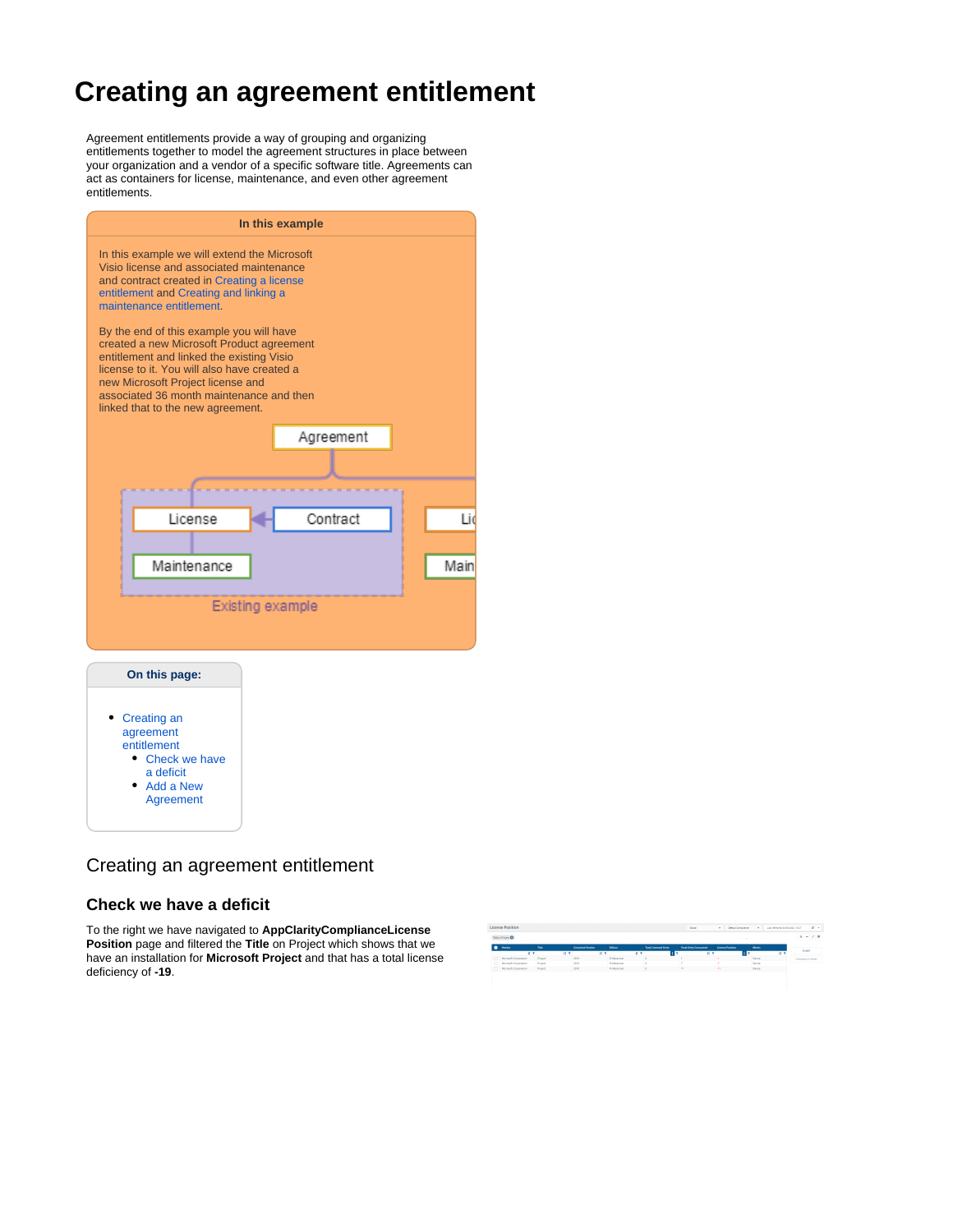

Selecting any of the displayed products and then **Compliance Details** o pens the **License Summary** page, this display can also be accessed directly and filtered, but you should know there are multiple ways to access the page.

## <span id="page-1-0"></span>**Add a New Agreement**

To add a new **Microsoft Products** agreement entitlement, navigate to the **EntitlementsAgreements** page and click on **New Agreement** , located just to the right.

| Venter                                                        | tio-           |                     | <b>Tend Installs</b> Tend Devices Tend Users |                         |                             | <b>Compilence Category</b>      |                    | <b>Universe Installs</b> |                               | <b>Shelmusilized Installs</b>      | Licensen<br>Austind     | <b>Brotales</b><br>Policies | Add License                |
|---------------------------------------------------------------|----------------|---------------------|----------------------------------------------|-------------------------|-----------------------------|---------------------------------|--------------------|--------------------------|-------------------------------|------------------------------------|-------------------------|-----------------------------|----------------------------|
| <b>HY</b><br>Meresoft Corporation<br>m                        | Project        | 請す                  | <b>B</b> T<br>10 <sup>1</sup>                | 開業<br>59                | <b>B</b> <sub>T</sub><br>16 |                                 |                    | $\circ$                  | 排件<br>$\circ$                 | <b>IL Y</b>                        | D.                      | B Y<br>計開<br>×.             | Add Reclaim Police         |
|                                                               |                |                     |                                              |                         |                             |                                 |                    |                          |                               |                                    |                         |                             | <b>Export</b>              |
|                                                               |                |                     |                                              |                         |                             |                                 |                    |                          |                               |                                    |                         |                             |                            |
|                                                               |                |                     |                                              |                         |                             |                                 |                    |                          |                               |                                    |                         |                             |                            |
|                                                               |                |                     |                                              |                         |                             |                                 |                    |                          |                               |                                    |                         |                             |                            |
|                                                               |                |                     |                                              |                         |                             |                                 |                    |                          |                               |                                    |                         |                             |                            |
|                                                               |                |                     |                                              |                         |                             |                                 |                    |                          |                               |                                    |                         |                             |                            |
|                                                               |                |                     |                                              |                         |                             |                                 |                    |                          |                               |                                    |                         |                             |                            |
|                                                               |                |                     |                                              |                         |                             |                                 |                    |                          |                               |                                    |                         | ×                           |                            |
| <b>AppClarity</b><br><b>Encidements</b><br>Summary Report     | Agreements     |                     |                                              |                         |                             |                                 |                    |                          |                               |                                    | <b>Diffult STORPHIT</b> |                             | Call whenes spending in as |
| <b>Linenses / Maintenances</b>                                |                |                     |                                              |                         |                             |                                 |                    |                          |                               |                                    |                         | anagements (Those R.A.A.    | $-7.0$<br>٠<br><b>A</b>    |
|                                                               | <b>B</b> Store |                     | New                                          |                         | <b>Mambus</b>               | <b>Start Date</b>               | Indiana            |                          | <b>Com Management Conseil</b> | Mercifian                          | <b>Links</b>            | Gunna                       |                            |
| Accounts<br>Company                                           |                |                     | $H - T$                                      |                         | $\overline{H}$              | 21.7<br>$\overline{H}$          | $\overline{H}$     | $\overline{H}$           |                               | $\overline{H}$<br>$\overline{H/T}$ |                         |                             | <b>Floor Agreement</b>     |
|                                                               | n              | Mooret Corporation  |                                              | MS Agreement SQL Senier |                             | MEAS SOL<br><b>Indicate</b>     | avenoses           | \$50,000.00 Google       |                               | ME Av SOL                          |                         | B                           | <b>TAY</b>                 |
|                                                               |                |                     |                                              |                         | <b>Si</b>                   |                                 |                    |                          |                               | <b>Service</b><br>5 Fear           |                         |                             | Publish                    |
|                                                               | m              | MotelA Corporation  | MEANOTH 20                                   |                         |                             | MEANTRO<br>graphics in          | <b>STARS COURS</b> | \$1,500,000.00 Bloket    |                               | <b><i><u>Le same</u>nt</i></b>     |                         | ø                           |                            |
| Constant<br><b>General Seconds</b><br><b>Connect Position</b> | m              | Moresh Corporation  | EAAproximate 1553                            |                         |                             | MIGATION<br>graph card          | <b>STARS COLD</b>  | MOX00000 Bullet          |                               | EXAprement 2<br>27 <sub>h</sub>    |                         | $\mathbb{R}$                | Cons.                      |
| <b>General Demand</b>                                         | $\sqrt{2}$     | Morrent Corporation | MEARCES IN                                   |                         |                             | Midwidth<br><b>STARS COLUMN</b> | <b>STICK COVID</b> | E130000000 British       |                               | Apsender                           |                         | $\mathbb{R}$                | move to braft              |
| <b>DO</b> Protein                                             | n              | Monach Corporation  | MEANORCH III                                 |                         |                             | Midwiths<br>graps.com           | graduated          | \$1,500,000,00 Bloke     |                               | First New<br>Appartment            | ٠                       | $\Omega$                    | Debite                     |

To add a new **Microsoft Products** agreement entitlement:

- 1. Navigate to the **Entitlements Agreements** screen and click **New Agreement**, located just to the right.
- 2. In the **New Agreement page** we will choose a specific set of options to show how this page works. For more details on all the fields in this page please refer to [New Agreement page.](https://help.1e.com/display/APC71/New+Agreement+page)
- 3. There are lots of fields on the page but a few are mandatory. The mandatory fields have an \* next to their name.
- 4. The page is split into a number of sections, we will start in the **Basic Information** section.
- 5. The **Management Group** is the first mandatory field, it is set by default to **Global**, but it can be changed to any of your existing Management Groups, in this example we will leave it at **Global**.
- 6. The next mandatory item is the **Vendor** field. We know that the vendor is **Microsoft Corporation**.

Now we set the following fields and click **Publish**. We could have clicked **Save draft**, if we were in the middle of making changes and didn't want to make the agreement active, the draft agreement would then be saved.

- **Name** to **Microsoft Product Agreement** (this should be the name of your agreement)
- **Number** to **Ag123456** this is not mandatory, but should be the Agreement Number
- **Entitlement Term Start Date** defaults to today's date, but should be set to the date your agreement starts, in the example we will use today's date
- **Duration** to **36**
- **Total Cost** to **\$8000**

O) From AppClarity 7.1 you can change the default currency (USD) along with the appropriate currency symbol and name from USD to a currency of your choice, for more details refer to [Creating a license entitlement: Changing the default currency in AppClarity](https://help.1e.com/display/APC71/Creating+a+license+entitlement#Creatingalicenseentitlement-changingdefaultcurrency)

The **Agreements** page will update and the new agreement will be listed, with the **Status** column having a green tick to show it is published.

|           | <b>BE ADDUTING</b>     |   |                                      |                            |                   |             |                   |                      |                       |                               |      |                                |                                            |
|-----------|------------------------|---|--------------------------------------|----------------------------|-------------------|-------------|-------------------|----------------------|-----------------------|-------------------------------|------|--------------------------------|--------------------------------------------|
| <b>IN</b> | <b>Excitement</b>      |   | Arresments<br><b>Celeur Entiment</b> |                            |                   |             |                   |                      |                       |                               |      | Lea whereastern book 1105<br>٠ | $\alpha$ .                                 |
|           | <b>Summary Report</b>  |   |                                      |                            |                   |             |                   |                      |                       |                               |      |                                | anythenesis on Clinton, it A a a a r = 2 m |
|           | Ucenses / Mantenances  |   |                                      |                            |                   |             |                   |                      |                       |                               |      |                                |                                            |
|           | <b>Accuración</b>      | п | <b>Vendor</b>                        | <b>Hans</b>                | <b>Number</b>     | Start Elect | <b>Gred Event</b> |                      | Cost Management Group | Monther                       | 1244 | <b>Status</b>                  | <b>Say Arrenaed</b>                        |
|           | Contagna               |   | は1                                   | 岩下                         | <b>IF Y</b>       | 防菌          | <b>IE T</b>       | <b>IT T</b>          | 打す                    | 若す                            |      |                                |                                            |
|           | <b>A</b> Constant      |   | <b>C. Margart Cooperator</b>         | 185 Amenders SOL Senar     | MS4550L<br>n.     | company)    | compost           | 1000030 Glori        |                       | MS 4g SQL<br>tena             |      | B                              | <b>Tel</b>                                 |
|           | <b>General Summary</b> | m | Margaret Corporation                 | <b>M3-Ap-2019-22</b>       | <b>MS-Ap 1922</b> | compone     | 01/07/2020        | 11.300.000.00 Global |                       | 5 Year<br>Amsenger            |      | i.                             | Publish                                    |
|           | <b>Cicerea Peorose</b> | m | Margaret Corporation                 | SAAprenheid - 553          | <b>MORATES</b>    | compact in  | <b>CARDIOCET</b>  | \$4,000,000.00 Child |                       | El Aprovent 2                 |      | <b>D</b>                       | One                                        |
|           | <b>Ed Comme Demand</b> | m | Margaret Corporation                 | 103-Ap-2018-19             | AS-Actors         | compose     | <b>CUSTODER</b>   | 11,500,000.00 Global |                       | 2 Year<br>Amsanger            |      | B                              | Alors is Draft                             |
|           | <b>DO</b> Room         |   | C. Margaret Companies                | <b>MSAv201718</b>          | Mine ITEL         | comport     | <b>CURRICULE</b>  | 11.000.000.00 Global |                       | <b>First Pear</b><br>Apsender |      | R                              | book                                       |
|           |                        |   | C) Margaret Corporation              | Margaret Project Agreement | AV2309            | 08/13/2020  | CS11QCET          | 18,000.00 China      |                       |                               |      | ۰                              | <b>STATISTICS</b>                          |

- 1. We will now link the new **Agreement** to our existing **License** for **Microsoft Visio**.
- 2. After the actions above, we are returned to the **Entitlements Agreements** screen.
- 3. Select the **Agreement** just created and click **Edit**.
- 4. Scroll to the **Entitlements Links** section and click **+ Add link** in the **Children** section.
- 5. Scroll to find the **Visio Professional License,** and then click on this and the green tick we have previously seen will appear.
- 6. Click **Add**.
- 7. Click **Publish**.

Now we'll add a new license for **Microsoft Project** (refer to [Creating a license entitlement](https://help.1e.com/display/APC71/Creating+a+license+entitlement) for the steps to achieve this, not forgetting to **Publish** once added):

- 1. Enter the following details for the license:
	- **Vendor:** Microsoft Corporation
		- **Title:** Project
		- **Version Type**: Colloquial
		- **Version:** 2016